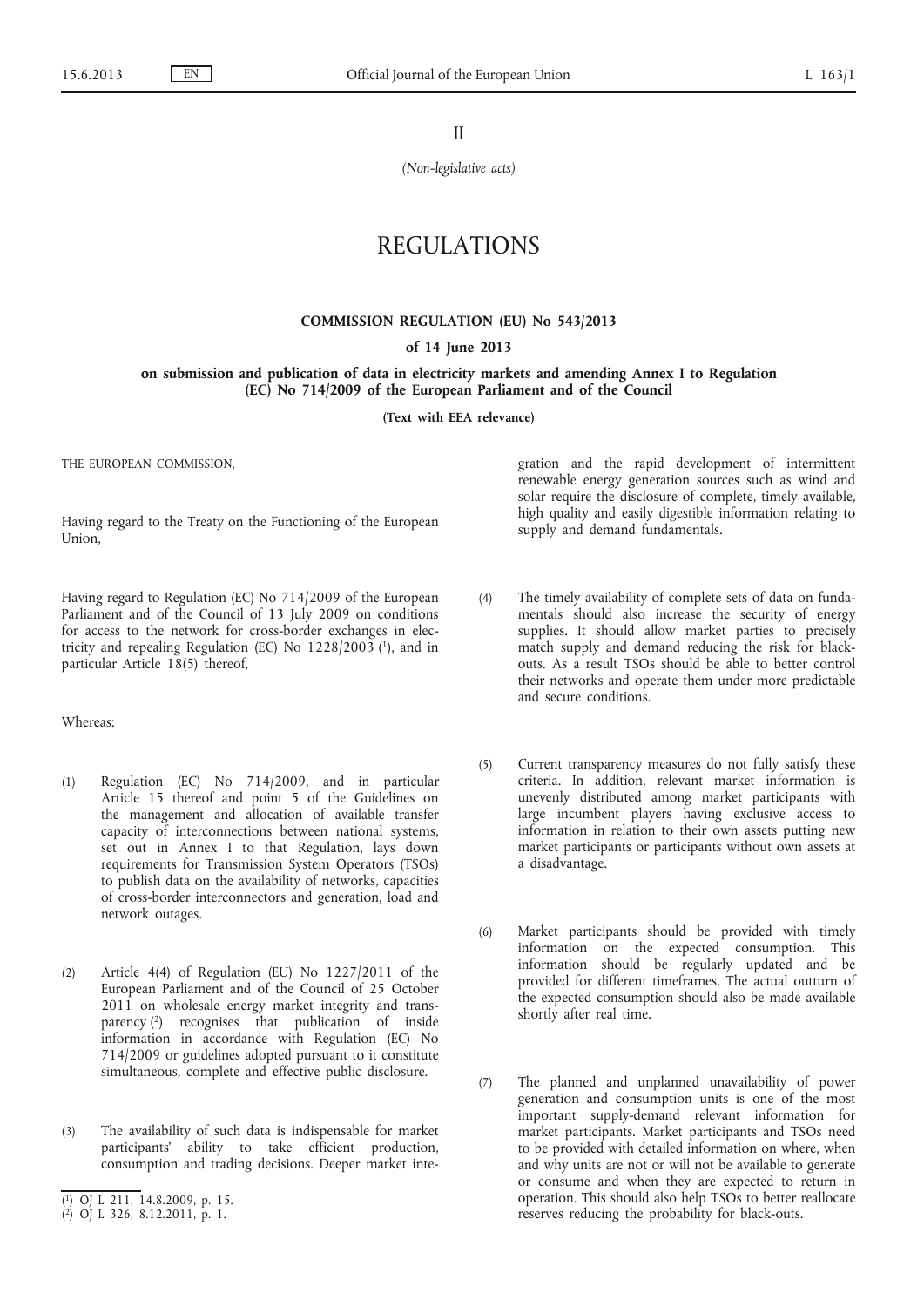- (8) Market participants and TSOs should also receive detailed information about the overall installed generation capacity, estimations about total scheduled generation, including separately for intermittent generation, and unit level data about actual generation of larger production facilities.
- (9) In order to be able to move power from where it is available to where it is most needed and adjust portfolios accordingly, the market should be provided with information about planned and unplanned unavailability of existing cross-border transmission infrastructure and plans about infrastructure developments. TSOs should also provide and regularly update data on planned and offered cross-border transfer capacities for different time horizons as well as information related to the allocation and use of capacities.
- (10) Through the rapid deployment of intermittent generation sources away from consumption centres, transmission infrastructure has increasingly got congested in large parts of Europe. To relieve congestions TSOs have increasingly intervened in market operations instructing market participants to change their generation or trading commitments. In order to enable the market to understand where and why congestion management measures have become necessary, TSOs need to provide timely, detailed and reasoned information about their actions.
- (11) Even after careful planning producers, suppliers and traders may find themselves out of balance and be exposed to TSOs balancing and settlement regime. In order to optimally mitigate imbalance risk market participants need accurate, clear and timely information about balancing markets. TSOs should provide such information in a comparable format across borders including details about the reserves they have contracted, prices paid and volumes activated for balancing purposes.
- (12) TSOs are often the primary source of relevant fundamental information. They are also used to collect and assess large amounts of information for system operation purposes. In order to provide an overall view of relevant information across the Union, TSOs should facilitate the collection, verification and processing of data and the European Network of Transmission System Operators for Electricity (the ENTSO for Electricity) should make the data available to the public through a central information transparency platform. In order to make best use of existing sources of transparency, the ENTSO for Electricity should be able to receive information for publication through third parties such as power exchanges and transparency platforms.
- (13) Annex I to Regulation (EC) No 714/2009 should therefore be amended accordingly.
- (14) This Regulation has been adopted on the basis of Regulation (EC) No 714/2009 which it supplements and of which it forms an integral part. References to Regulation (EC) No 714/2009 in other legal acts shall be understood as also referring to this Regulation.
- (15) The measures provided for in this Regulation are in accordance with the opinion of the Committee referred to in Article 23(1) of Regulation (EC) No 714/2009,

HAS ADOPTED THIS REGULATION:

#### *Article 1*

### **Subject matter**

This Regulation lays down the minimum common set of data relating to generation, transportation and consumption of electricity to be made available to market participants. It also provides for a central collection and publication of the data.

#### *Article 2*

# **Definitions**

For the purposes of this Regulation, the definitions in Article 2 of Regulation (EC) No 714/2009 shall apply. In addition, the following definitions shall apply:

- (1) 'balancing reserves' mean all resources, if procured *ex ante* or in real time, or according to legal obligations, which are available to the TSO for balancing purposes;
- (2) 'balancing time unit' means the time period for which the price for balancing reserves is established;
- (3) 'bidding zone' means the largest geographical area within which market participants are able to exchange energy without capacity allocation;
- (4) 'capacity allocation' means the attribution of cross zonal capacity;
- (5) 'consumption unit' means a resource which receives electrical energy for its own use, excluding TSOs and Distribution Systems Operators (DSOs);
- (6) 'control area' means a coherent part of the interconnected system, operated by a single system operator and shall include connected physical loads and/or generation units if any;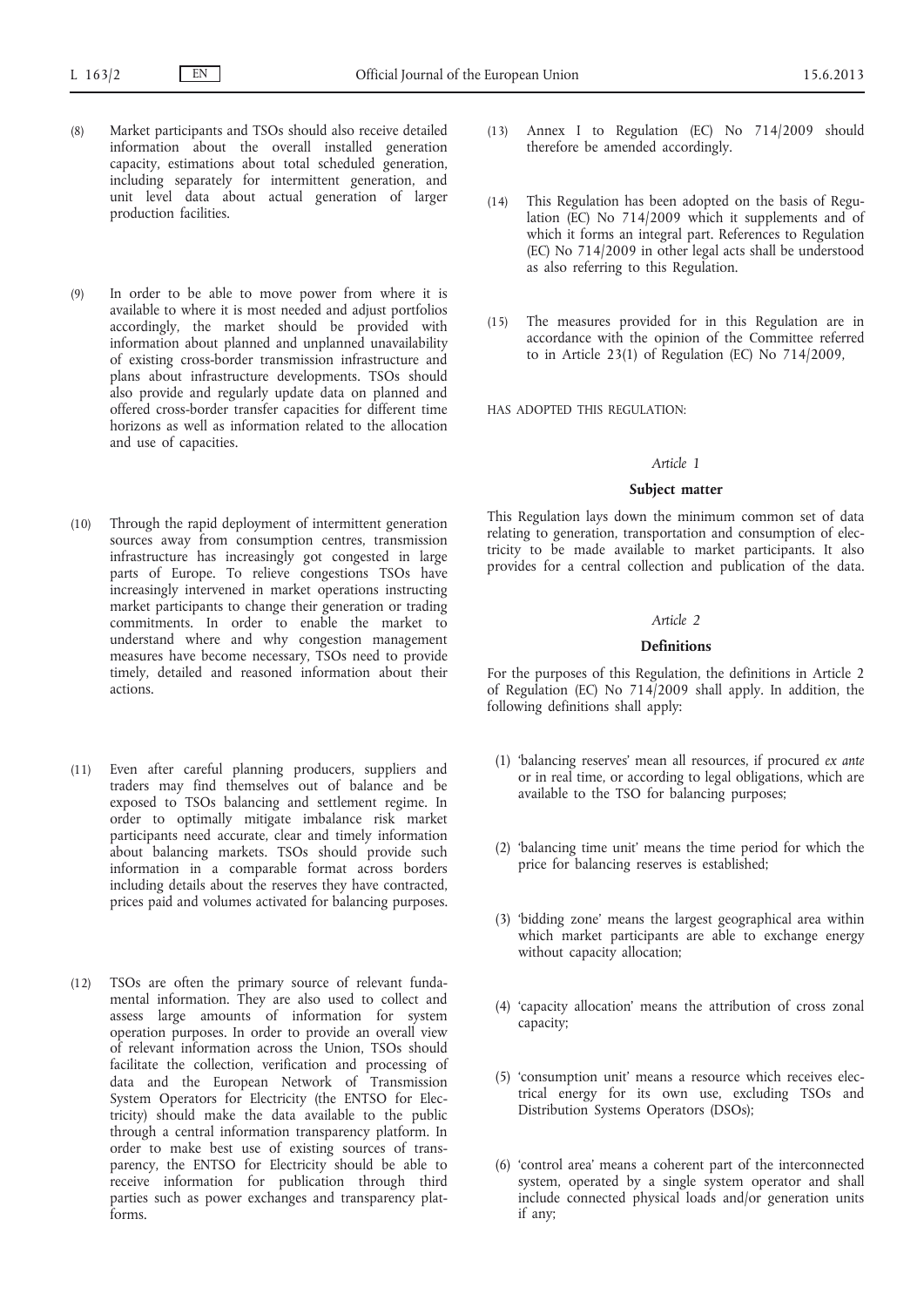- (7) 'coordinated net transmission capacity' means a capacity calculation method based on the principle of assessing and defining *ex ante* a maximum energy exchange between adjacent bidding zones;
- (8) 'critical network element' means a network element either within a bidding zone or between bidding zones taken into account in the capacity calculation process, limiting the amount of power that can be exchanged;
- (9) 'cross-control area balancing' means a balancing scheme where a TSO can receive bids for activation coming from other TSOs' areas. It does not include re-dispatching or the delivery of emergency energy;
- (10) 'cross zonal capacity' means the capability of the interconnected system to accommodate energy transfer between bidding zones;
- (11) 'currency' is euro if at least one part of the bidding zone(s) concerned is part of a country in which euro is a legal tender. In any other case it is the local currency;
- (12) 'cut-off time' means the point in time where TSOs have to confirm all matched nominations to the market. The cutoff time refers not only to daily or intra daily markets but also to the different markets that cover imbalance adjustments and reserve allocation;
- (13) 'countertrading' means a cross zonal exchange initiated by system operators between two bidding zones to relieve physical congestion;
- (14) 'data provider' means the entity that is sending the data to the central information transparency platform;
- (15) 'explicit allocation' means the allocation of cross zonal capacity only, without the energy transfer;
- (16) 'flow based parameters' mean the available margins on critical network elements with associated power transfer distribution factors;
- (17) 'generation unit' means a single electricity generator belonging to a production unit;
- (18) 'implicit allocation' means a congestion management method in which energy is obtained at the same time as cross zonal capacity;
- (19) 'market time unit' means the period for which the market price is established or the shortest possible common time period for the two bidding zones, if their market time units are different;
- (20) 'offered capacity' means the cross zonal capacity offered by the transmission capacity allocator to the market;
- (21) 'planned' means an event known *ex ante* by the primary owner of the data;
- (22) 'power transfer distribution factor' means a representation of the physical flow on a critical network element induced by the variation of the net position of a bidding zone;
- (23) 'primary owner of the data' means the entity which creates the data;
- (24) 'production unit' means a facility for generation of electricity made up of a single generation unit or of an aggregation of generation units;
- (25) 'profile' means a geographical boundary between one bidding zone and several neighbouring bidding zones;
- (26) 'redispatching' means a measure activated by one or several system operators by altering the generation and/or load pattern in order to change physical flows in the transmission system and relieve a physical congestion;
- (27) 'total load', including losses without power used for energy storage, means a load equal to generation and any imports deducting any exports and power used for energy storage;
- (28) 'transmission capacity allocator' means the entity empowered by TSOs to manage the allocation of cross zonal capacities;
- (29) 'vertical load' means the total amount of power flowing out of the transmission network to the distribution networks, to directly connected final customers or to the consuming part of generation;
- (30) 'year-ahead forecast margin' means the difference between the yearly forecast of available generation capacity and the yearly forecast of maximum total load taking into account the forecast of total generation capacity, the forecast of availability of generation and the forecast of reserves contracted for system services;
- (31) 'time' means the local time in Brussels.

# *Article 3*

# **Establishment of a central information transparency platform**

1. A central information transparency platform shall be established and operated in an efficient and cost effective manner within the European Network of Transmission System Operators for Electricity (the 'ENTSO for Electricity'). The ENTSO for Electricity shall publish on the central information transparency platform all data which TSOs are required to submit to the ENTSO for Electricity in accordance with this Regulation.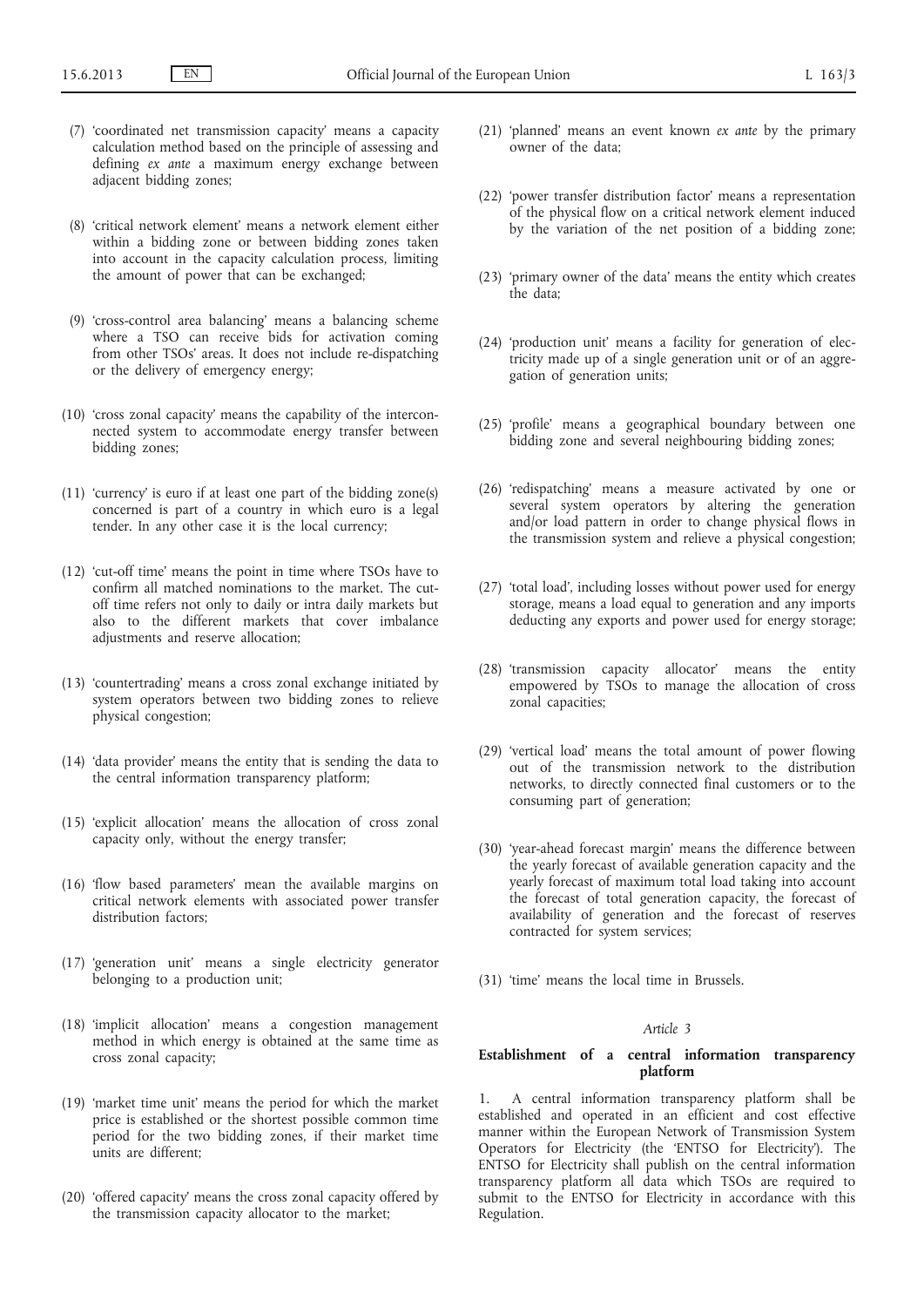The central information transparency platform shall be available to the public free of charge through the internet and shall be available at least in English.

The data shall be up to date, easily accessible, downloadable and available for at least five years. Data updates shall be timestamped, archived and made available to the public.

2. The ENTSO for Electricity shall submit a proposal concerning the operation of the central information transparency platform and the associated costs to the Agency for the Cooperation of Energy Regulators (the Agency) four months after entry into force of this Regulation. The Agency shall provide its opinion within three months from the date of submission of the proposal.

3. The ENTSO for Electricity shall ensure that the central information transparency platform is operational 18 months after the entry into force of this Regulation.

# *Article 4*

# **Submission and publication of data**

1. Primary owners of data shall submit data to TSOs in accordance with Articles 6 to 17. They shall ensure that the data they provide to TSOs, or where provided for in accordance with paragraph 2 to data providers, are complete, of the required quality and provided in a manner that allows TSOs or data providers to process and deliver the data to the ENTSO for Electricity in sufficient time to allow the ENTSO for Electricity to meet its obligations under this Regulation in relation to the timing of the publication of information.

TSOs, and where relevant data providers, shall process the data they receive and provide them to the ENTSO for Electricity in due time for publication.

2. Primary owners of data may fulfil their obligation laid down in paragraph 1 by submitting data directly to the central information transparency platform provided they use a third party acting as data provider on their behalf. This way of submitting data shall be subject to the prior agreement of the TSO in whose control area the primary owner is located. When providing its agreement the TSO shall assess whether the data provider fulfils the requirements referred to in points (b) and (c) of Article 5, first subparagraph.

TSOs shall be considered as primary owners of data for the purposes of Articles 6 to 17, except when stated otherwise.

In case a bidding zone consists of several control areas in different Member States, the ENTSO for Electricity shall publish the data referred to in paragraph 1 separately for the concerned Member States.

5. Without prejudice to the obligations of the TSOs and of the ENTSO for Electricity laid down in paragraph 1 and Article 3, data can also be published on TSOs' or other parties' websites.

6. National regulatory authorities shall ensure that the primary owners of the data, TSOs and data providers comply with their obligations under this Regulation.

# *Article 5*

# **Manual of procedures**

The ENTSO for Electricity shall develop a manual specifying:

- (a) details and format of the submission of data laid down in Article 4(1);
- (b) standardised ways and formats of data communication and exchange between primary owners of data, TSOs, data providers and the ENTSO for Electricity;
- (c) technical and operational criteria which data providers would need to fulfil when providing data to the central information transparency platform;
- (d) appropriate classification of production types referred to in Articles 14(1), 15(1) and  $16(1)$ .

The ENTSO for Electricity shall develop the manual following open and transparent consultation with stakeholders.

The ENTSO for Electricity shall make the manual available to the public.

The ENTSO for Electricity shall update the manual when necessary. Before publishing or updating the manual, the ENTSO for Electricity shall submit a draft to the Agency for its opinion, which the Agency shall provide within two months. The draft of the first release shall be submitted to the Agency within four month after the entry into force of this Regulation.

# *Article 6*

#### **Information on total load**

1. For their control areas, TSOs shall calculate and submit the following data to the ENTSO for Electricity for each bidding zone:

- (a) the total load per market time unit;
- (b) a day-ahead forecast of the total load per market time unit;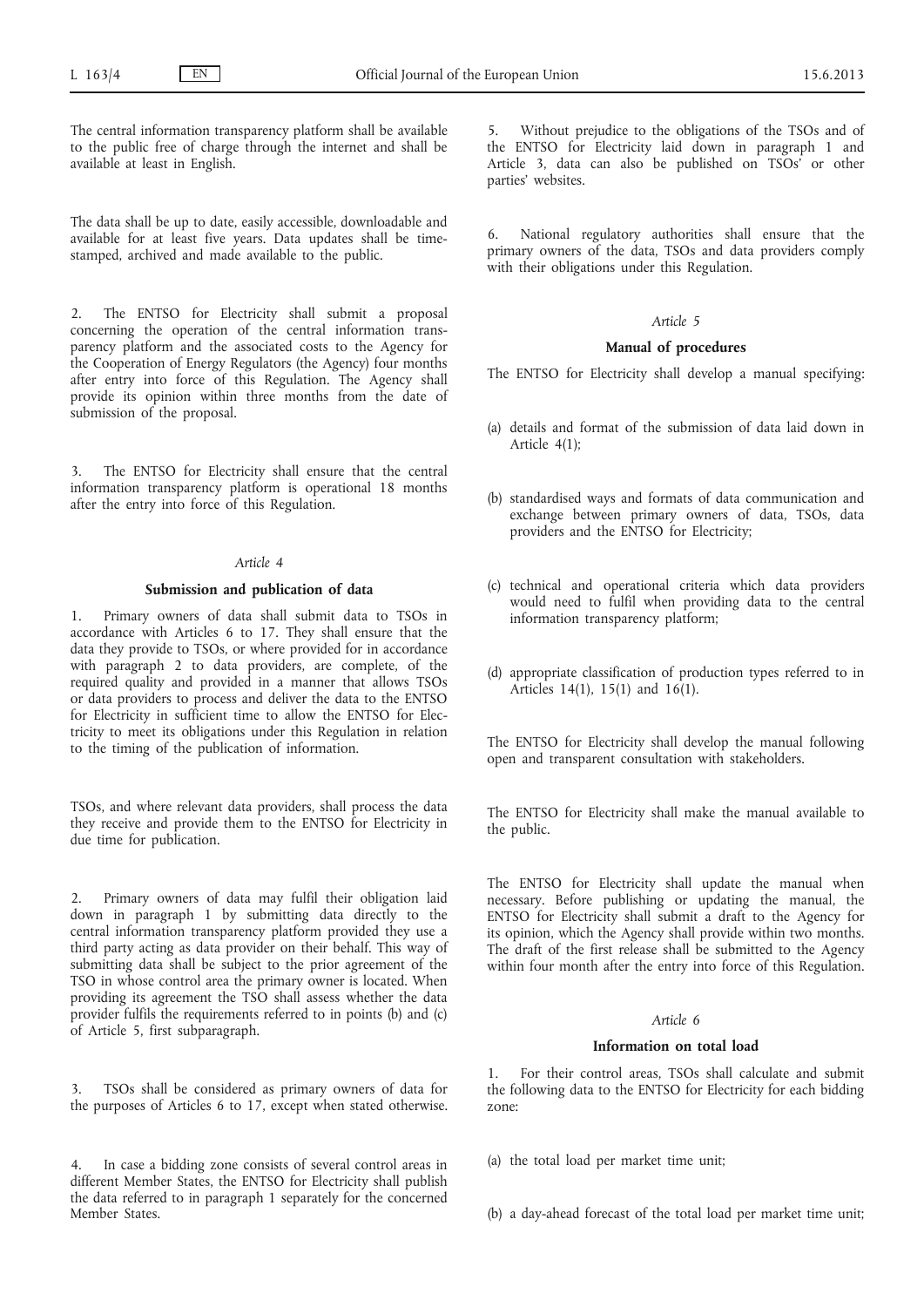- (c) a week-ahead forecast of the total load for every day of the following week, which shall for each day include a maximum and a minimum load value;
- (d) a month-ahead forecast of the total load for every week of the following month, which shall include, for a given week, a maximum and a minimum load value;
- (e) a year-ahead forecast of the total load for every week of the following year, which shall for a given week include a maximum and a minimum load value.
- 2. The information referred to:
- (a) in point (a) of paragraph 1 shall be published no later than one hour after the operating period;
- (b) in point (b) of paragraph 1 shall be published no later than two hours before the gate closure of the day-ahead market in the bidding zone and be updated when significant changes occur;
- (c) in point (c) of paragraph 1 shall be published each Friday no later than two hours before the gate closure of the dayahead market in the bidding zone and be updated when significant changes occur;
- (d) in point (d) of paragraph 1 shall be published no later than one week before the delivery month and be updated when significant changes occur;
- (e) in point (e) of paragraph 1 shall be published no later than the 15th calendar day of the month before the year to which the data relates.

3. Generation units located within a TSO's control area shall provide that TSO with all the relevant information required to calculate the data referred to in point (a) of paragraph 1.

Generation units shall be considered as primary owners of the relevant information they provide.

4. Distribution system operators (DSO), located within a TSO's control area shall provide that TSO with all the relevant information required to calculate the data referred to in points (b) to (e) of paragraph 1.

DSOs shall be considered as primary owners of the relevant information they provide.

#### *Article 7*

### **Information relating to the unavailability of consumption units**

1. For their control areas, TSOs shall provide the following information to the ENTSO for Electricity:

(a) the planned unavailability of 100 MW or more of a consumption unit, including changes of 100 MW or more in the planned unavailability of consumption units, lasting at least one market time unit, specifying:

- bidding zone,
- available capacity per market time unit during the event,
- reason for the unavailability,
- the estimated start and end date (day, hour) of the change in availability;
- (b) changes in actual availability of a consumption unit with a power rating of 100 MW or more, specifying:
	- bidding zone,
	- available capacity per market time unit during the event,
	- reason for the unavailability,
	- the start date and the estimated end date (day, hour) of the change in availability.

2. The information laid down in point (a) of paragraph 1 shall be published in aggregated form per bidding zone indicating the sum of unavailable consumption capacity per market time unit during a given period as soon as possible but no later than one hour after the decision regarding the planned unavailability is made.

The information laid down point (b) of paragraph 1 shall be published in aggregated form per bidding zone indicating the sum of unavailable consumption capacity per market time unit during a given period as soon as possible but no later than one hour after the change in actual availability.

3. Consumption units located in a TSO's control area shall calculate and submit the data laid down in paragraph 1 to that TSO.

The consumption units shall be considered as primary owner of the data they submit.

### *Article 8*

# **Year-ahead forecast margin**

1. For their control areas, TSOs shall calculate and provide for each bidding zone the year-ahead forecast margin evaluated at the local market time unit to the ENTSO for Electricity.

The information shall be published one week before the yearly capacity allocation but no later than the 15th calendar day of the month before the year to which the data relates.

2. Generation units and DSOs, located within a TSO's control area shall provide that TSO with any relevant information required to calculate the data referred to in paragraph 1.

Generation units and DSOs shall be considered as primary owners of the data they submit.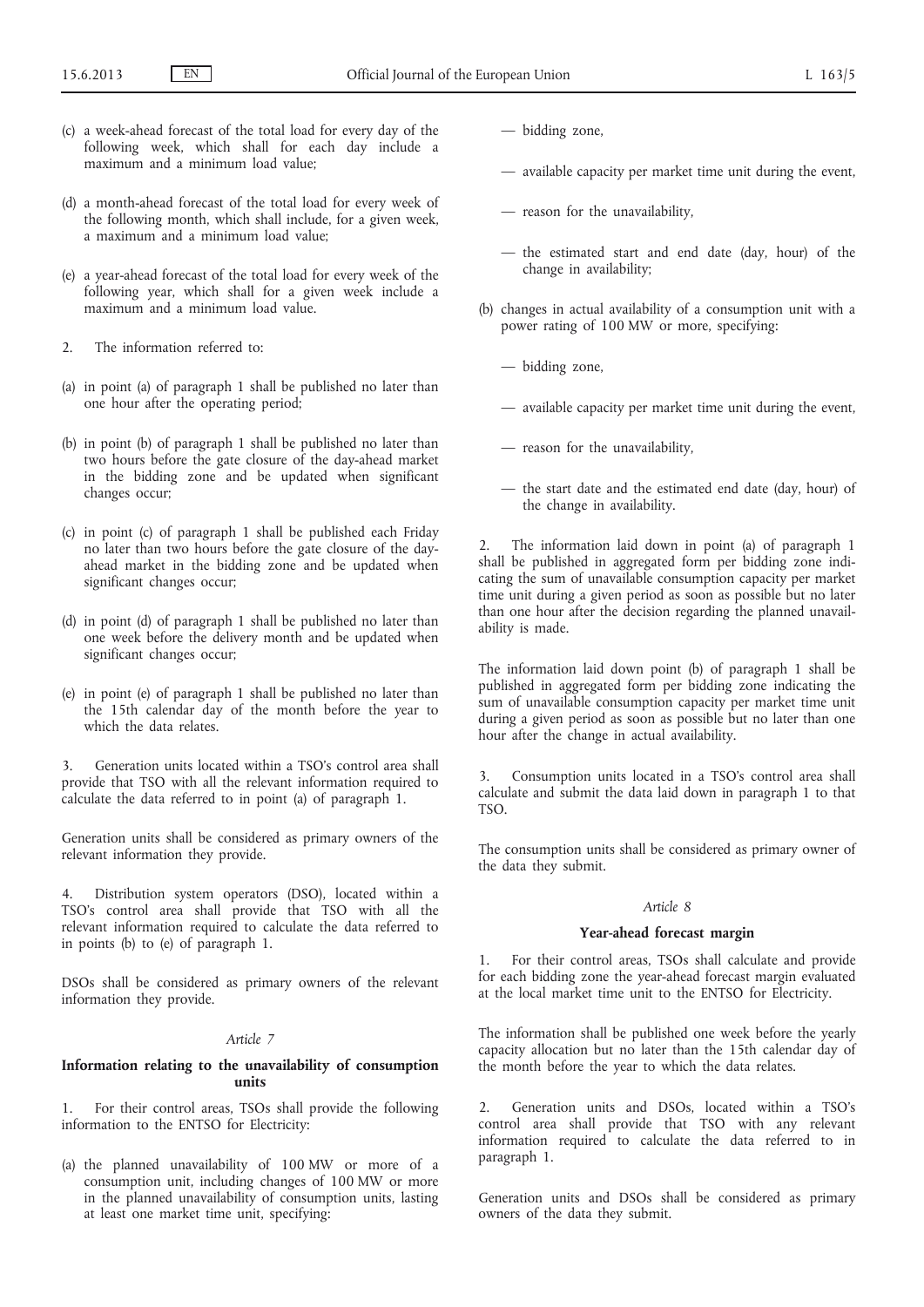#### *Article 9*

### **Transmission infrastructure**

TSOs shall establish and provide information on future changes to network elements and interconnector projects including expansion or dismantling in their transmission grids within the next three years, to the ENTSO for Electricity. This information shall only be given for measures expected to have an impact of at least 100 MW on cross zonal capacity between bidding zones or on profiles at least during one market time unit. The information shall include:

- (a) the identification of the assets concerned;
- (b) the location;
- (c) type of asset;
- (d) the impact on interconnection capacity per direction between the bidding zones;
- (e) the estimated date of completion.

The information shall be published one week before the yearly capacity allocation but no later than the 15th calendar day of the month before the year to which the allocation relates. The information shall be updated with relevant changes before the end of March, the end of June and the end of September of the year to which the allocation relates.

#### *Article 10*

### **Information relating to the unavailability of transmission infrastructure**

1. For their control areas TSOs shall calculate and provide to the ENTSO for Electricity:

- (a) the planned unavailability, including changes in the planned unavailability of interconnections and in the transmission grid that reduce cross zonal capacities between bidding zones by 100 MW or more during at least one market time unit, specifying:
	- the identification of the assets concerned,
	- the location,
	- the type of asset,
	- the estimated impact on cross zonal capacity per direction between bidding zones,
	- reasons for the unavailability,
	- the estimated start and end date (day, hour) of the change in availability;
- (b) changes in the actual availability of interconnections and in the transmission grid that reduce cross zonal capacities between bidding zones by 100 MW or more during at least one market time unit, specifying:
	- the identification of the assets concerned,
- the location,
- the type of asset,
- the estimated impact on cross zonal capacity per direction between bidding zones,
- reasons for the unavailability,
- the start and estimated end date (day, hour) of the change in availability;
- (c) changes in the actual availability of off-shore grid infrastructure that reduce wind power feed-in by 100 MW or more during at least one market time unit, specifying:
	- the identification of the assets concerned,
	- the location,
	- the type of asset,
	- the installed wind power generation capacity (MW) connected to the asset,
	- wind power fed in (MW) at the time of the change in the availability,
	- reasons for the unavailability,
	- the start and estimated end date (day, hour) of the change in availability.

2. The information laid down in point (a) of paragraph 1 shall be published as soon as possible, but no later than one hour after the decision regarding the planned unavailability is made.

3. The information laid down in points (b) and (c) of paragraph 1 shall be published as soon as possible but no later than one hour after the change in actual availability.

4. For the information laid down in points (a) and (b) of paragraph 1 TSOs may choose not to identify the asset concerned and specify its location if it is classified as sensitive critical infrastructure protection related information in their Member States as provided for in point (d) of Article 2 of Council Directive 2008/114/EC (1). This is without prejudice to their other obligations laid down in paragraph 1 of this Article.

# *Article 11*

### **Information relating to the estimation and offer of cross zonal capacities**

For their control areas TSOs or, if applicable, transmission capacity allocators, shall calculate and provide the following information to the ENTSO for Electricity sufficiently in advance of the allocation process:

(a) the forecasted and offered capacity (MW) per direction between bidding zones in case of coordinated net transmission capacity based capacity allocation; or

<sup>(</sup> 1) OJ L 345, 23.12.2008, p. 75.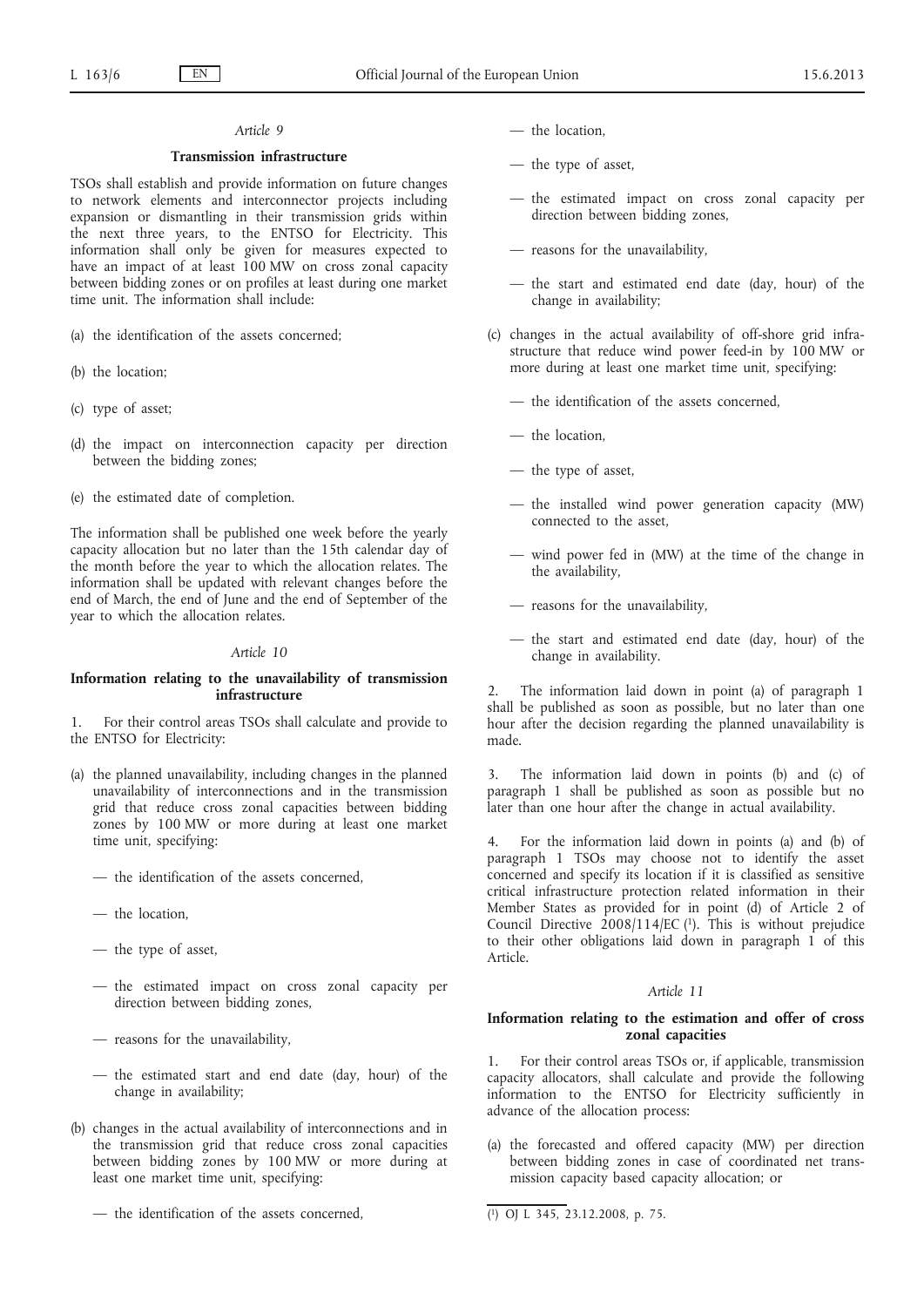(b) the relevant flow based parameters in case of flow based capacity allocation.

TSOs or, if applicable, transmission capacity allocators shall be considered as the primary owners of the information they calculate and provide.

2. The information laid down in paragraph 1(a) shall be published as set out in the Annex.

In relation to direct current links, TSOs shall provide updated information on any restrictions placed on the use of available cross-border capacity including through the application of ramping restrictions or intraday transfer limits not later than one hour after the information is known to the ENTSO for Electricity.

Operators of direct current links shall be considered as primary owners of the updated information they provide.

TSOs or, if applicable, transmission capacity allocators, shall provide a yearly report to the ENTSO for Electricity indicating:

- (a) the main critical network elements limiting the offered capacity;
- (b) the control area(s) which the critical network elements belong to;
- (c) the extent to which relieving the critical network elements would increase the offered capacity;
- (d) all possible measures that could be implemented to increase the offered capacity, together with their estimated costs.

When preparing the report TSOs may choose not to identify the asset concerned and specify its location if it is classified as sensitive critical infrastructure protection related information in their Member States as provided for in point (d) of Article 2 of Directive 2008/114/EC.

TSOs or, if applicable, transmission capacity allocators shall be considered as primary owners of the report they provide.

# *Article 12*

# **Information relating to the use of cross zonal capacities**

1. For their control areas TSOs shall calculate and provide the following information to the ENTSO for Electricity:

- (a) in case of explicit allocations, for every market time unit and per direction between bidding zones:
	- the capacity (MW) requested by the market,
- capacity (MW) allocated to the market,
- the price of the capacity (Currency/MW),
- the auction revenue (in Currency) per border between bidding zones;
- (b) for every market time unit and per direction between bidding zones the total capacity nominated;
- (c) prior to each capacity allocation the total capacity already allocated through previous allocation procedures per market time unit and per direction;
- (d) for every market time unit the day-ahead prices in each bidding zone (Currency/MWh);
- (e) in case of implicit allocations, for every market time unit the net positions of each bidding zone (MW) and the congestion income (in Currency) per border between bidding zones;
- (f) scheduled day-ahead commercial exchanges in aggregated form between bidding zones per direction and market time unit;
- (g) physical flows between bidding zones per market time unit;
- (h) cross zonal capacities allocated between bidding zones in Member States and third countries per direction, per allocated product and period.
- 2. The information laid down:
- (a) in points (a) and (e) of paragraph 1 shall be published no later than one hour after each capacity allocation;
- (b) in point (b) of paragraph 1 shall be published no later than one hour after each round of nomination;
- (c) in point (c) of paragraph 1 shall be published at the latest when publication of offered capacity figures become due as set out in the Annex;
- (d) in point (d) of paragraph 1 shall be published no later than one hour after gate closure;
- (e) in point (f) of paragraph 1 shall be published every day no later than one hour after the last cut-off time and, if applicable, shall be updated no later than two hours after each intra-day nomination process;
- (f) in point (g) of paragraph 1 shall be published for each market time unit as closely as possible to real time but no later than one hour after the operational period;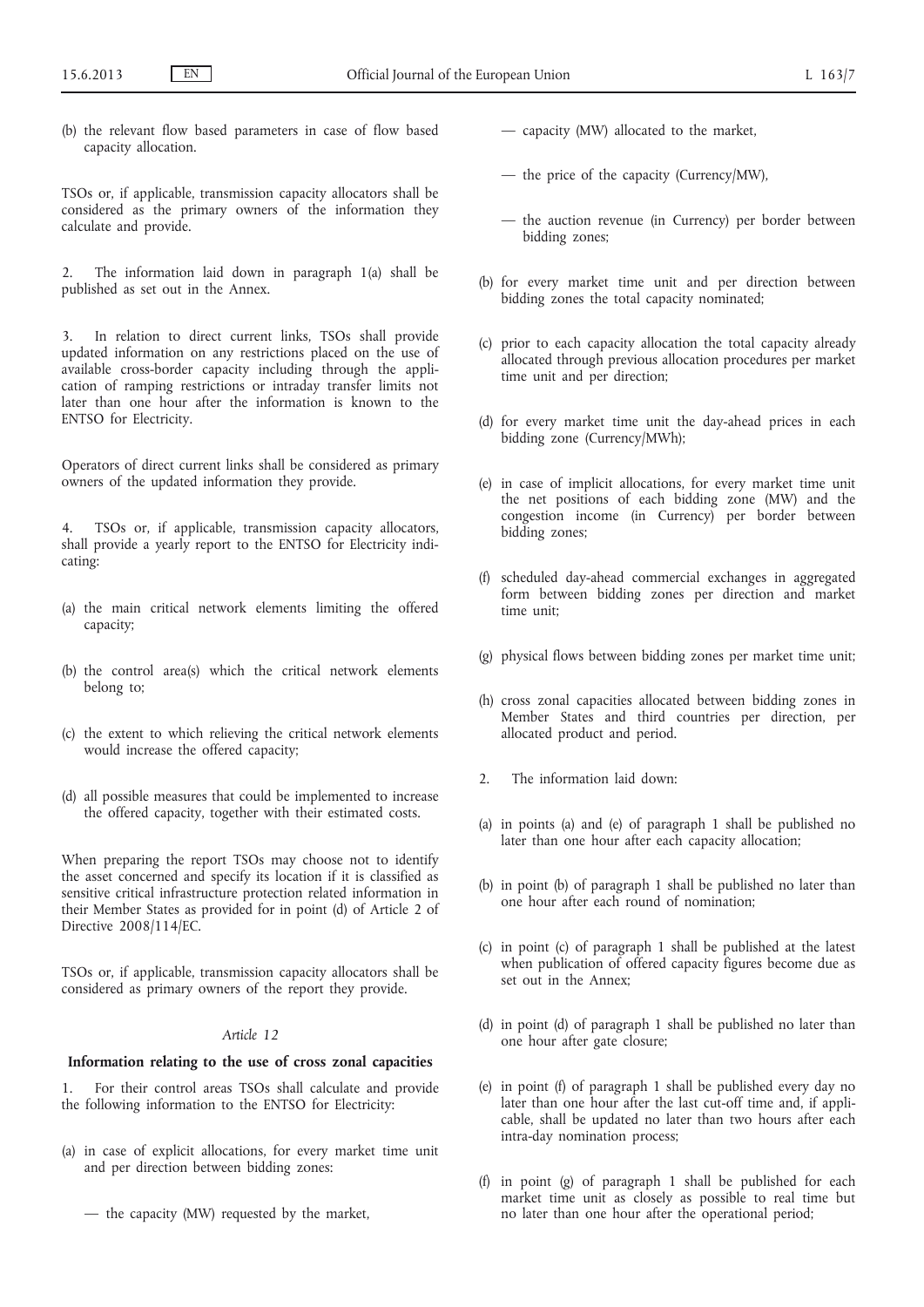(g) in point (h) of paragraph 1 shall be published no later than one hour after the allocation.

3. Transmission capacity allocators, or where applicable power exchanges, shall provide the TSOs with all the relevant information required to calculate the data laid down in paragraph 1.

Transmission capacity allocators shall be considered as primary owners of the information they provide.

Power exchanges shall be considered primary owners of the information they provide.

#### *Article 13*

#### **Information relating to congestion management measures**

1. For their control areas TSOs shall provide the following information to the ENTSO for Electricity:

- (a) information relating to redispatching per market time unit, specifying:
	- the action taken (that is to say production increase or decrease, load increase or decrease),
	- the identification, location and type of network elements concerned by the action,
	- the reason for the action,
	- capacity affected by the action taken (MW);
- (b) information relating to countertrading per market time unit, specifying:
	- the action taken (that is to say cross-zonal exchange increase or decrease),
	- the bidding zones concerned,
	- the reason for the action,
	- change in cross-zonal exchange (MW);
- (c) the costs incurred in a given month from actions referred to in points (a) and (b) and from any other remedial action.
- 2. The information laid down:
- (a) in points (a) and (b) of paragraph 1 shall be published as soon as possible but no later than one hour after the operating period, except for the reasons which shall be published as soon as possible but not later than one day after the operating period;
- (b) in point (c) of paragraph 1 shall be published no later than one month after the end of the referred month.

#### *Article 14*

#### **Forecast generation**

For their control areas, TSOs shall calculate and provide the following information to the ENTSO for Electricity:

- (a) the sum of generation capacity (MW) installed for all existing production units equalling to or exceeding 1 MW installed generation capacity, per production type;
- (b) information about production units (existing and planned) with an installed generation capacity equalling to or exceeding 100 MW. The information shall contain:
	- the unit name,
	- the installed generation capacity (MW),
	- the location,
	- the voltage connection level,
	- the bidding zone,
	- the production type;
- (c) an estimate of the total scheduled generation (MW) per bidding zone, per each market time unit of the following day;
- (d) a forecast of wind and solar power generation (MW) per bidding zone, per each market time unit of the following day.
- 2. The information laid down:
- (a) in point (a) of paragraph 1 shall be published annually no later than one week before the end of the year;
- (b) in point (b) of paragraph 1 shall be published annually for the three following years no later than one week before the beginning of the first year to which the data relates;
- (c) in point (c) of paragraph 1 shall be published no later than 18.00 Brussels time, one day before actual delivery takes place;
- (d) in point (d) of paragraph 1 shall be published no later than 18.00 Brussels time, one day before actual delivery takes place. The information shall be regularly updated and published during intra-day trading with at least one update to be published at 8.00 Brussels time on the day of actual delivery. The information shall be provided for all bidding zones only in Member States with more than 1 % feed-in of wind or solar power generation per year or for bidding zones with more than 5 % feed-in of wind or solar power generation per year.

Production units located in a TSO's control area shall provide that TSO with all the relevant information required to calculate the data laid down in paragraph 1.

Production units shall be considered as primary owners of the relevant information they provide.

# *Article 15*

# **Information relating to the unavailability of generation and production units**

For their control areas, TSOs shall provide the following information to the ENTSO for Electricity: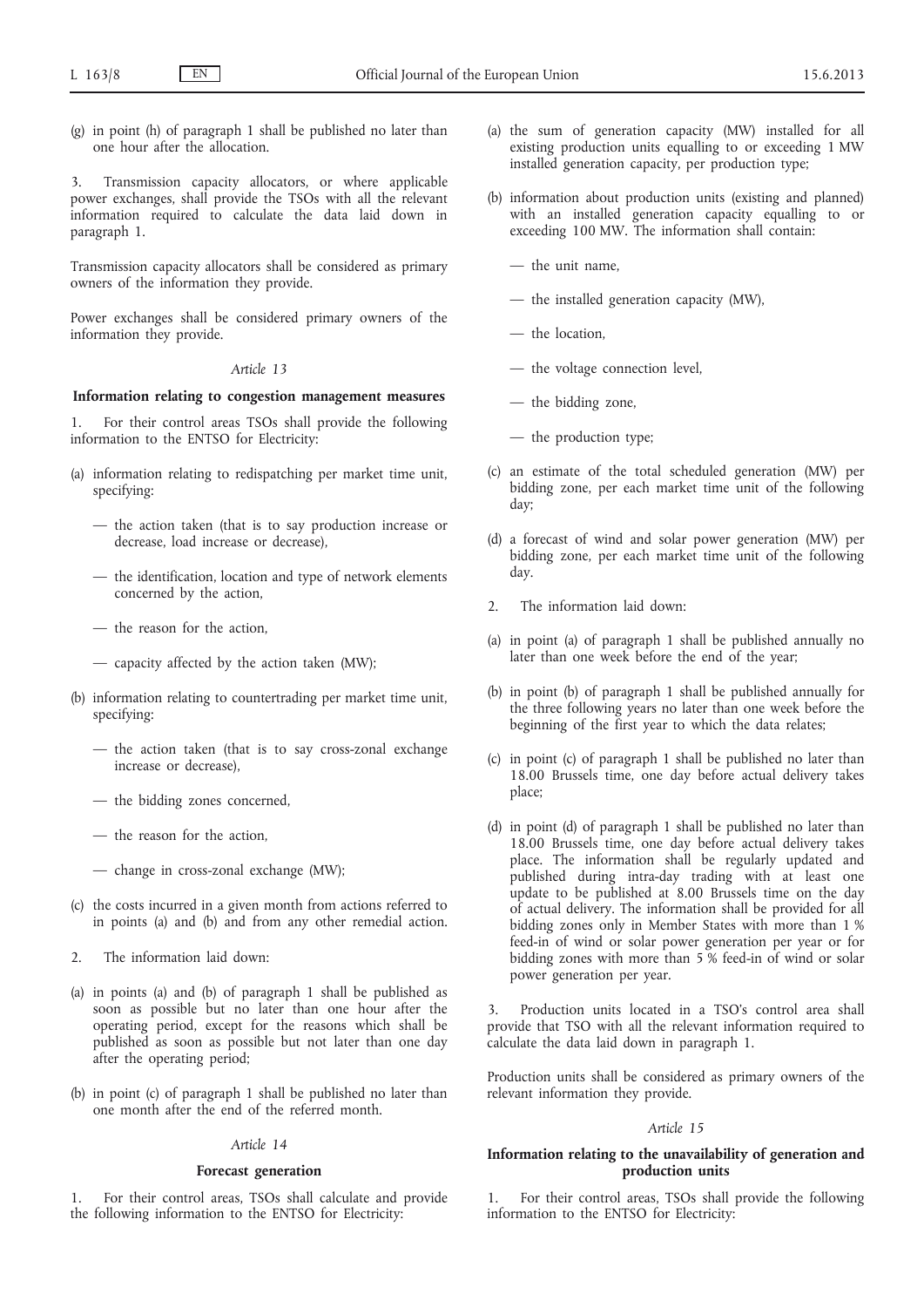- (a) the planned unavailability of 100 MW or more of a generation unit including changes of 100 MW or more in the planned unavailability of that generation unit, expected to last for at least one market time unit up to three years ahead, specifying:
	- the name of the production unit,
	- the name of the generation unit,
	- location,
	- bidding zone,
	- installed generation capacity (MW),
	- the production type,
	- available capacity during the event,
	- reason for the unavailability,
	- start date and estimated end date (day, hour) of the change in availability;
- (b) changes of 100 MW or more in actual availability of a generation unit, expected to last for at least one market time unit, specifying:
	- the name of the production unit,
	- the name of the generation unit,
	- location,
	- bidding zone,
	- installed generation capacity (MW),
	- the production type,
	- available capacity during the event,
	- reason for the unavailability, and
	- start date and estimated end date (day, hour) of the change in availability;
- (c) the planned unavailability of a production unit of 200 MW or more including changes of 100 MW or more in the planned unavailability of that production unit, but not published in accordance with subparagraph (a), expected to last for at least one market time unit up to three years ahead, specifying:
	- the name of the production unit,
	- location,
	- bidding zone,
	- installed generation capacity (MW),
	- the production type,
	- available capacity during the event,
	- reason for the unavailability,
	- start date and estimated end date (day, hour) of the change in availability;
- (d) changes of 100 MW or more in actual availability of a production unit with an installed generation capacity of 200 MW or more, but not published in accordance with subparagraph (b), expected to last for at least one market time unit, specifying:
	- the name of the production unit,
	- location,
	- bidding zone,
	- installed generation capacity (MW),
	- the production type,
	- available capacity during the event,
	- reason for the unavailability, and
	- start date and estimated end date (day, hour) of the change in availability.

2. The information laid down in points (a) and (c) of paragraph 1 shall be published as soon as possible, but no later than one hour after the decision regarding the planned unavailability is made.

The information laid down in points (b) and (d) of paragraph 1 shall be published as soon as possible but no later than one hour after the change in actual availability.

3. Generation units located in a TSO's control area shall provide that TSO with the data laid down in paragraph 1.

Generation units shall be considered as primary owners of the data they provide.

# *Article 16*

#### **Actual generation**

1. For their control areas, TSOs shall calculate and provide the following information to the ENTSO for Electricity:

- (a) actual generation output (MW) per market time unit and per generation unit of 100 MW or more installed generation capacity;
- (b) aggregated generation output per market time unit and per production type;
- (c) actual or estimated wind and solar power generation (MW) in each bidding zone per market time unit;
- (d) aggregated weekly average filling rate of all water reservoir and hydro storage plants (MWh) per bidding zone including the figure for the same week of the previous year.
- 2. The information laid down:
- (a) in point (a) of paragraph 1 shall be published five days after the operational period;
- (b) in point (b) of paragraph 1 shall be published no later than one hour after the operational period;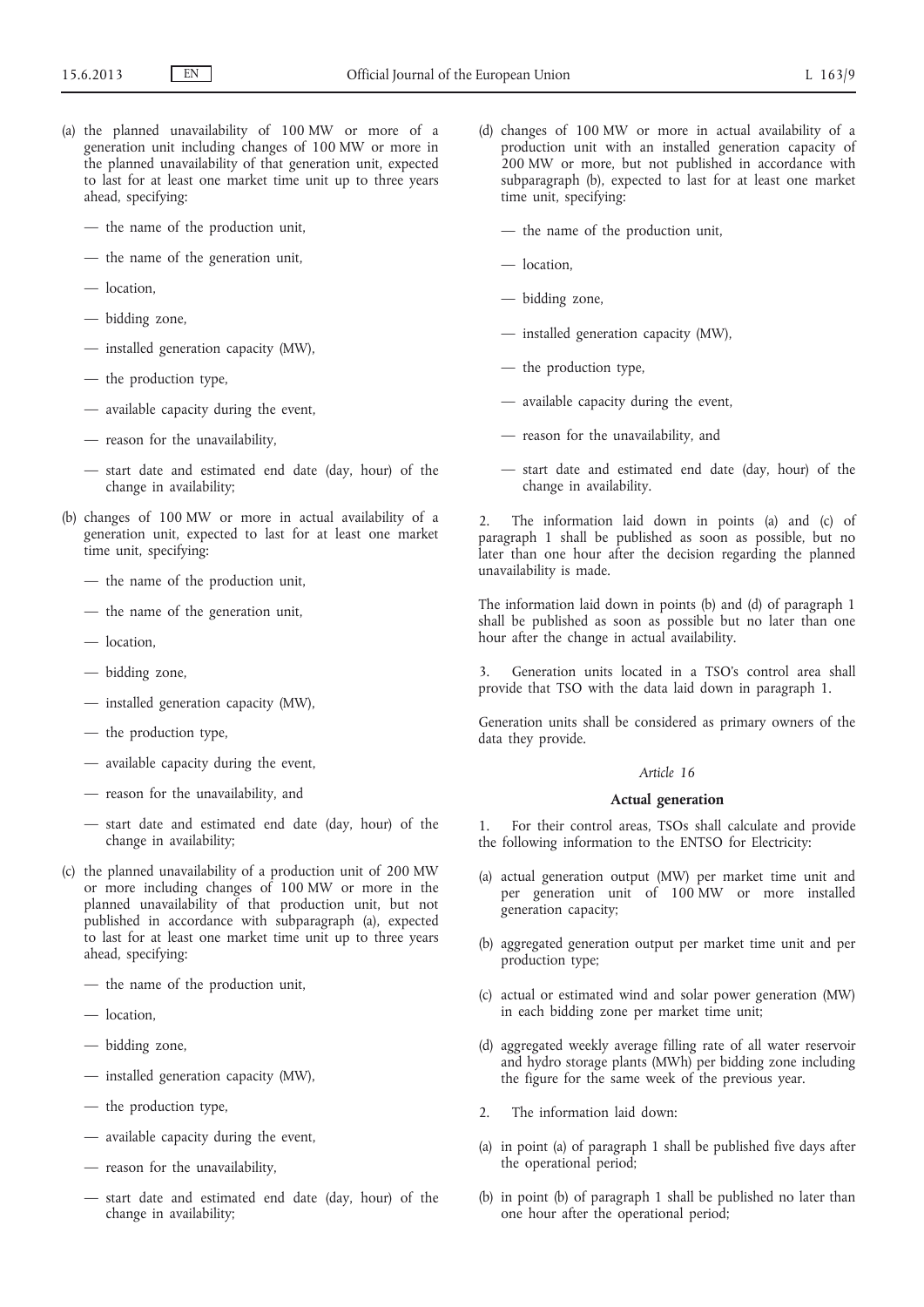- (c) in point (c) of paragraph 1 shall be published no later than one hour after the operational period and be updated on the basis of measured values as soon as they become available. The information shall be provided for all bidding zones only in Member States with more than 1 % feed-in of wind or solar power generation per year or for bidding zones with more than 5 % feed-in of wind or solar power generation per year;
- (d) in point (d) of paragraph 1 shall be published on the third working day following the week to which the information relates. The information shall be provided for all bidding zones only in Member States with more than 10 % feed-in of this type of generation per year or for bidding zones with more than 30 % feed-in of this type of generation per year.

Generation units and production units located within a TSOs' control area shall provide that TSO with all the relevant information to calculate the data laid down in paragraph 1.

Generation units and production units respectively shall be considered as primary owners of the relevant information they provide.

# *Article 17*

#### **Balancing**

For their control areas, TSOs or where applicable operators of balancing markets, where such markets exist shall provide the following information to the ENTSO for Electricity:

(a) rules on balancing including:

- processes for the procurement of different types of balancing reserves and of balancing energy,
- the methodology of remuneration for both the provision of reserves and activated energy for balancing,
- the methodology for calculating imbalance charges,
- if applicable, a description on how cross-border balancing between two or more control areas is carried out and the conditions for generators and load to participate;
- (b) the amount of balancing reserves under contract (MW) by the TSO, specifying:
	- the source of reserve (generation or load),
	- the type of reserve (e.g. Frequency Containment Reserve, Frequency Restoration Reserve, Replacement Reserve),
	- the time period for which the reserves are contracted (e.g. hour, day, week, month, year, etc.);
- (c) prices paid by the TSO per type of procured balancing reserve and per procurement period (Currency/MW/period);
- (d) accepted aggregated offers per balancing time unit, separately for each type of balancing reserve;
- (e) the amount of activated balancing energy (MW) per balancing time unit and per type of reserve;
- (f) prices paid by the TSO for activated balancing energy per balancing time unit and per type of reserve; price information shall be provided separately for up and down regulation;
- (g) imbalance prices per balancing time unit;
- (h) total imbalance volume per balancing time unit;
- (i) monthly financial balance of the control area, specifying:
	- the expenses incurred to the TSO for procuring reserves and activating balancing energy,
	- the net income to the TSO after settling the imbalance accounts with balance responsible parties;
- (j) if applicable, information regarding Cross Control Area Balancing per balancing time unit, specifying:
	- the volumes of exchanged bids and offers per procurement time unit,
	- maximum and minimum prices of exchanged bids and offers per procurement time unit,
	- volume of balancing energy activated in the control areas concerned.

Operators of balancing markets shall be considered as primary owners of the information they provide.

- 2. The information laid down:
- (a) in point (b) of paragraph 1 shall be published as soon as possible but no later than two hours before the next procurement process takes place;
- (b) in point (c) of paragraph 1 shall be published as soon as possible but no later than one hour after the procurement process ends;
- (c) in point (d) of paragraph 1 shall be published as soon as possible but no later than one hour after the operating period;
- (d) in point (e) of paragraph 1 shall be published as soon as possible but no later than 30 minutes after the operating period. In case the data are preliminary, the figures shall be updated when the data become available;
- (e) in point (f) of paragraph 1 shall be published as soon as possible but no later than one hour after the operating period;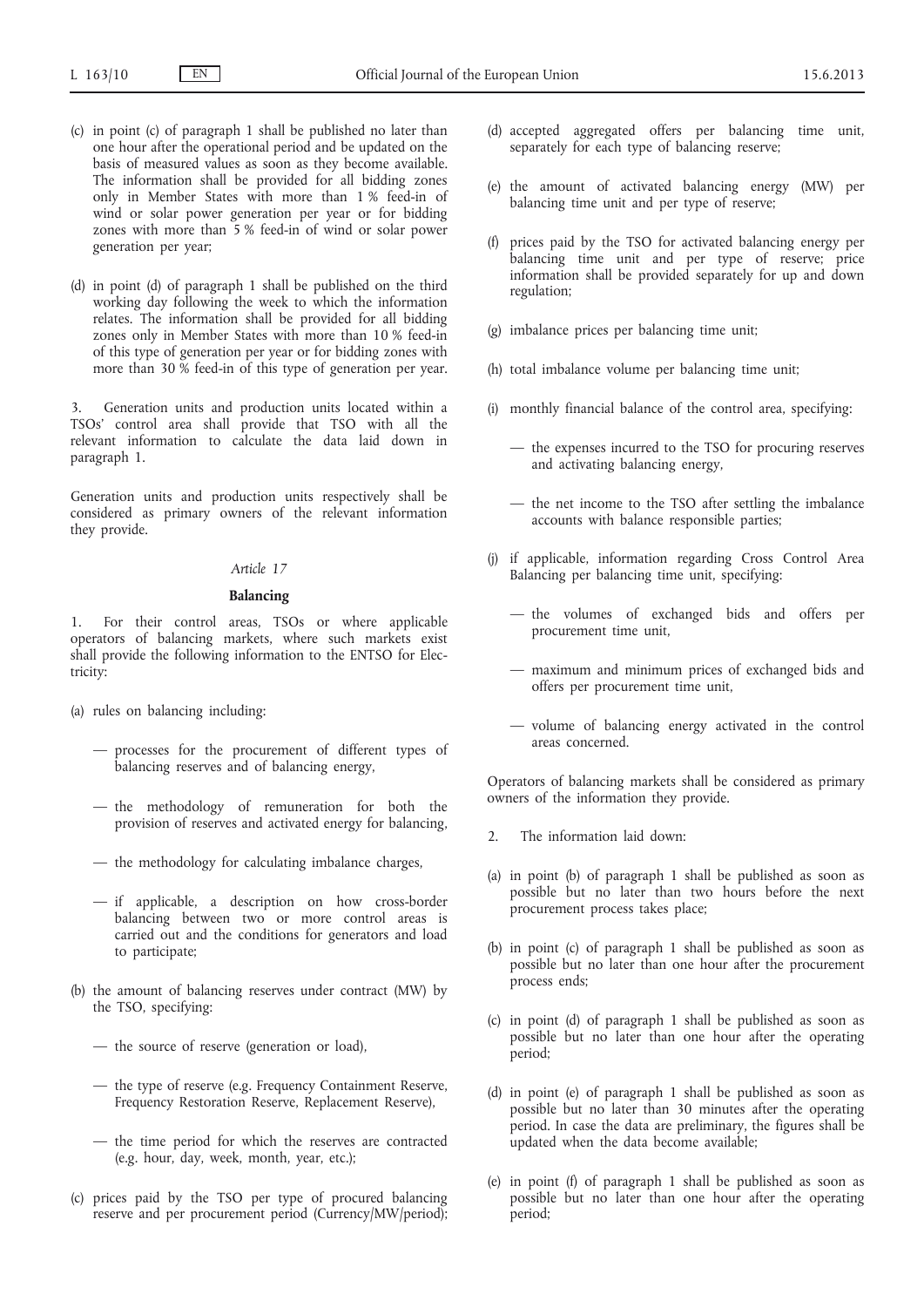- (f) in point (g) of paragraph 1 shall be published as soon as possible;
- (g) in point (h) of paragraph 1 shall be published as soon as possible but no later than 30 minutes after the operating period. In case the data are preliminary, the figures shall be updated when the data become available;
- (h) in point (i) of paragraph 1 shall be published no later than three months after the operational month. In case the settlement is preliminary, the figures shall be updated after the final settlement;
- (i) in point (j) of paragraph 1 shall be published no later than one hour after the operating period.

# *Article 18*

### **Liability**

The liability of the primary owner of the data, the data provider and the ENTSO for Electricity under this Regulation shall be limited to cases of gross negligence and/or wilful misconduct. In any event they shall not be liable to compensate the person who uses the data for any loss of profit, loss of business, or any other indirect incidental, special or consequential damages of any kind arising from a breach of their obligations under this Regulation.

# *Article 19*

### **Amendment to Regulation (EC) No 714/2009**

Points 5.5 to 5.9 of Annex I to Regulation (EC) No 714/2009 are deleted with effect from 5 January 2015.

# *Article 20*

This Regulation shall enter into force on the twentieth day following that of its publication in the *Official Journal of the European Union*.

Article 4(1) shall apply 18 months after the entry into force of this Regulation.

This Regulation shall be binding in its entirety and directly applicable in all Member States.

Done at Brussels, 14 June 2013.

*For the Commission The President* José Manuel BARROSO